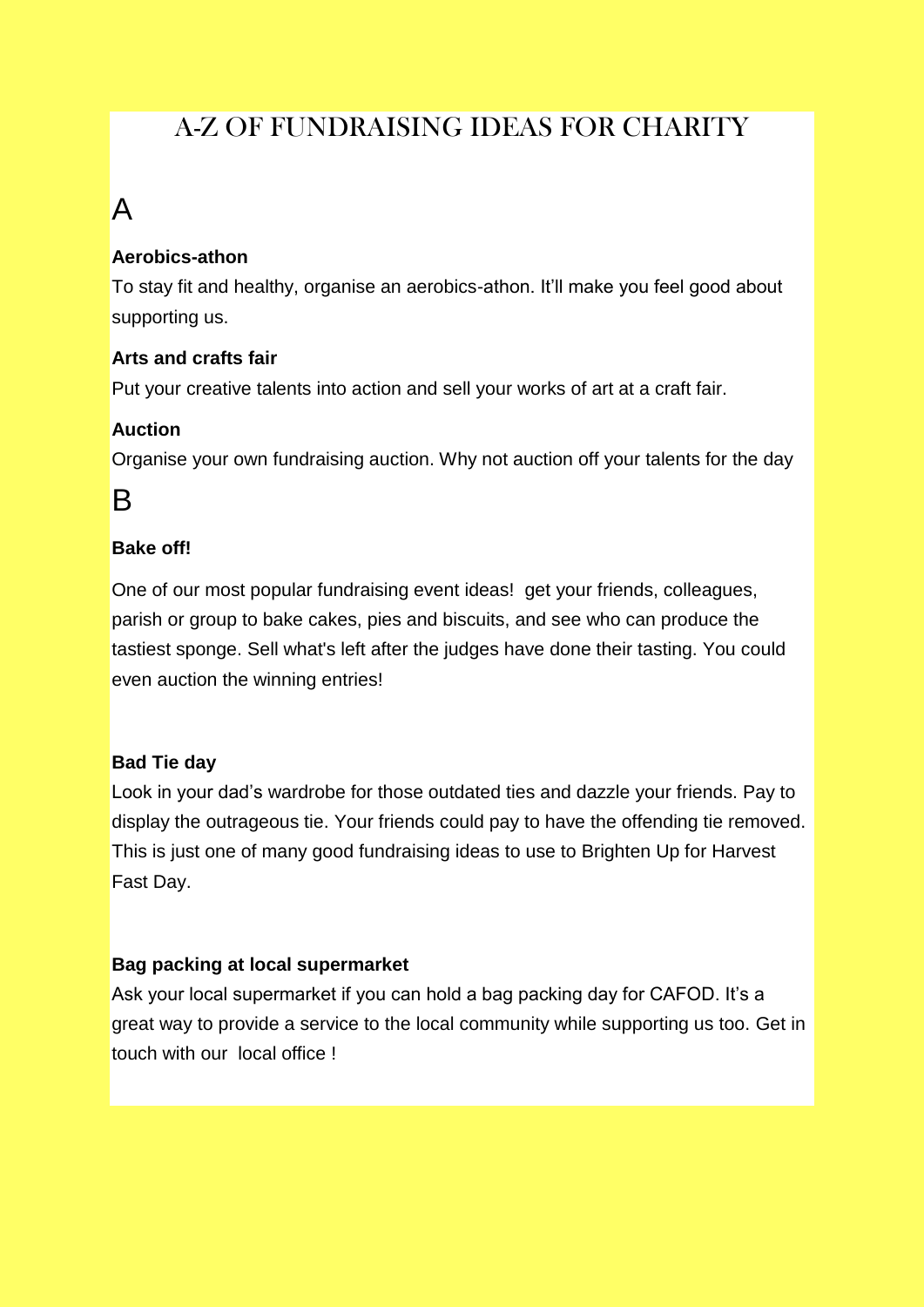#### **Battle of the bands**

Challenge those budding musicians to a battle of the bands and put on a concert to raise money. You could also raise money with a "pay to leave" policy.

#### **Beat the goalie**

Challenge your friends to a beat the goalie competition. Pay to play.

#### **Bring and buy sale**

Sell donated goods on a stall. Cakes, books, home-made jam, bric-a-brac and fairtrade goods are firm favourites.

#### **Bike ride**

Looking for fun sponsorship ideas? Try pedalling against poverty with a sponsored bike ride! Set up a [sponsorship page for CHANGE TOMORROW on JustGiving](https://www.justgiving.com/CAFOD/)

#### **Bingo**

Organise a bingo event – devise your own calls for the numbers. Charge a fee per game.

#### **Barbeque**

Charge neighbours, friends and family a small fee to attend your barbeque. If you get them all to bring a bottle or some nibbles, costs should be kept down.

#### **Beard Shaving**

Grab a few hairy marys and shave them. Not just for fun - fundraise by getting people to sponsor them to go through with it. You can shave heads, beards, backs or legs... the possibilities are great.

#### **Blind Date Evening**

Get some single folks in the same room and charge an audience to watch you give Cilla a run for her money. Hopefully will raise a lorra lorra money fundraising chucks!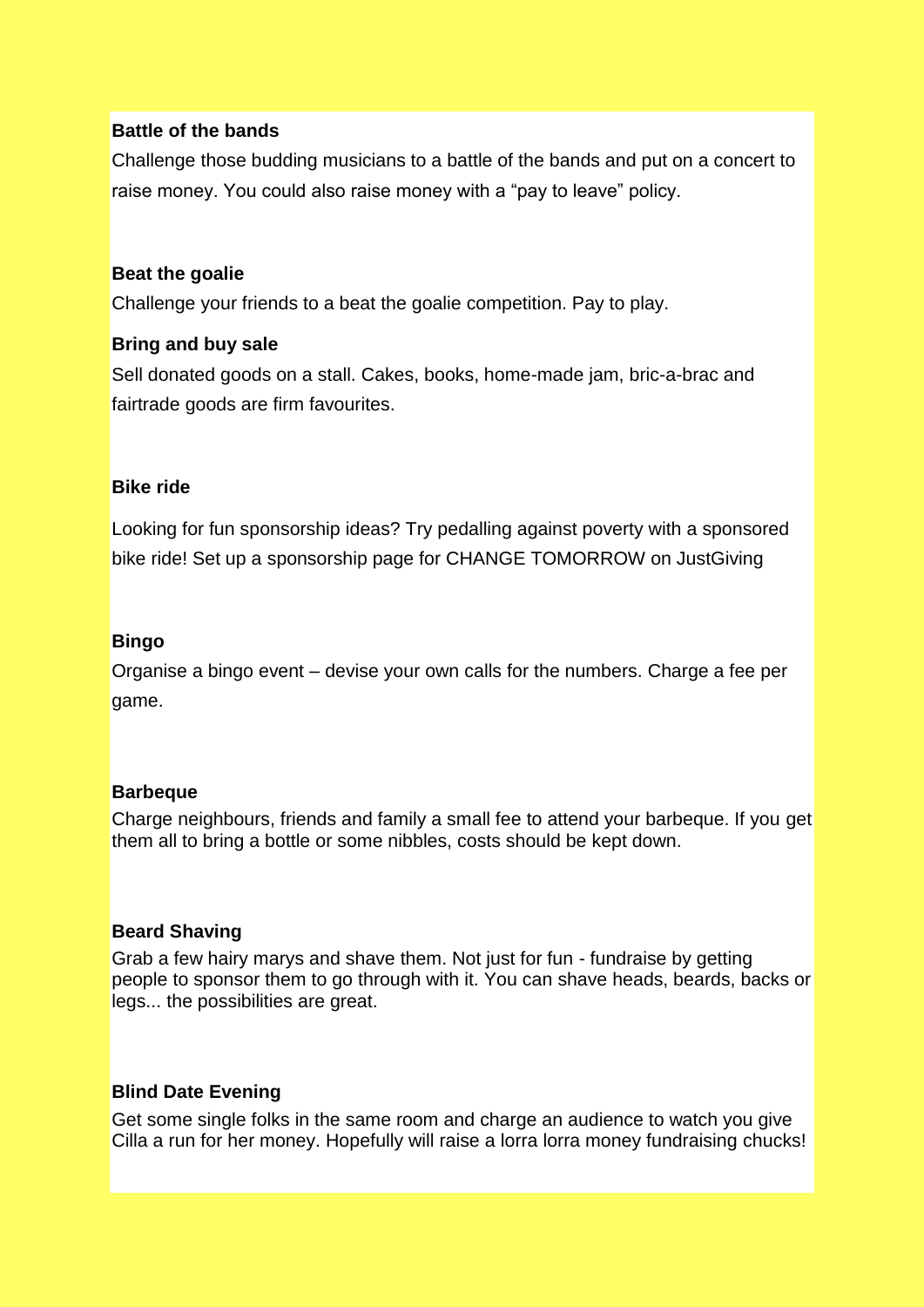# C

#### **Colour theme days**

Bring a bit of colour into your day and raise money at the same time! Get your friends to dress in their favourite colours for a donation. Set a football, season or country theme. This is another great fundraising idea for schools looking to Brighten up for Harvest Fast Day.

#### **Cake sales**

Cake sales are a great way to raise money and awareness too, if they are made from fairly traded products.

#### **Collections**

A really easy fundraising activity is to put those empty jam jars to good use and turn small change into a big difference. You could also get in touch with your local office for [CAFOD fundraising collection tins.](http://cafod.org.uk/Volunteer/CAFOD-in-your-area)

#### **Competitions**

Devise your own competition, or use tried and tested ideas such as "guess who the baby in the picture is' to entertain the guests at any kind of fundraising event.

#### **Cricket match**

Challenge your peers or teachers to a cricket match. Each team pays a fee.

#### **Car wash**

Charge your teachers, friends and family to wash their cars.

#### **Car Boot Sale**

All you need is a car (preferably with a boot), some junk and some people to buy it from you.

## D

#### **Dancing**

Put on those dancing shoes and disco the night away. Remember to charge an entry fee. Or go further and dance all day in a sponsored dance-athon. Set up a [sponsorship page for CHANGE TOMORROW](https://www.justgiving.com/CAFOD/) on JustGiving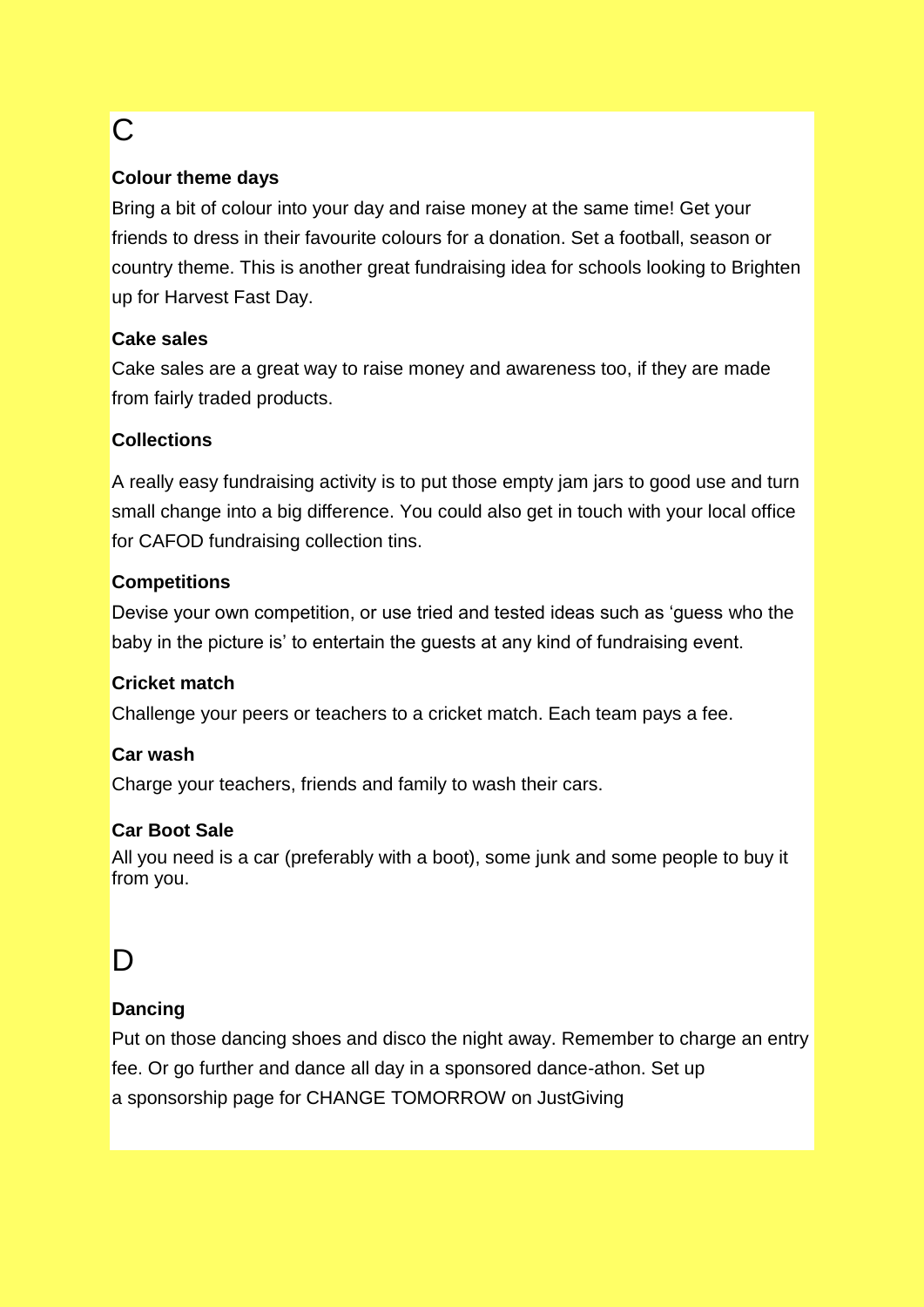#### **Dress down day**

It's not the most unique way to fundraise for charity but the tried and tested dress down day, own clothes day or mufti day is always a hit with school students. It can work in your workplace too!

#### **Dog walk**

Get some exercise and raise money at the same time. Offer your services as the neighbour dog walker and charge per dog per walk.

### E

#### **Eating baked beans with a cocktail stick**

Challenge your friends to a baked bean eating competition – how many can you eat in a minute using only a cocktail stick?

#### **Egg and spoon race**

Are you up for an egg and spoon challenge? Race your friends and family. No cheating now!

#### **Egg painting competition**

Don"t waste those eggs after the race – turn them into works of art. Sell them to raise money for us.

#### **Easter party**

Seasonal parties are always a good idea. Incorporate the Easter Egg hunt and the egg painting to keep the children amused whilst you mingle with the parents telling them all about your upcoming gap year - and how they can help you get there.

### F

#### **Fancy dress**

Go crazy with the fashion ideas and create a zany masterpiece to wear for the day. Prizes for the most outrageous and colourful costumes.

#### **Five a side football**

Challenge your mates or your teachers to a five a side tournament as part of a football fundraiser. Each team pays to play.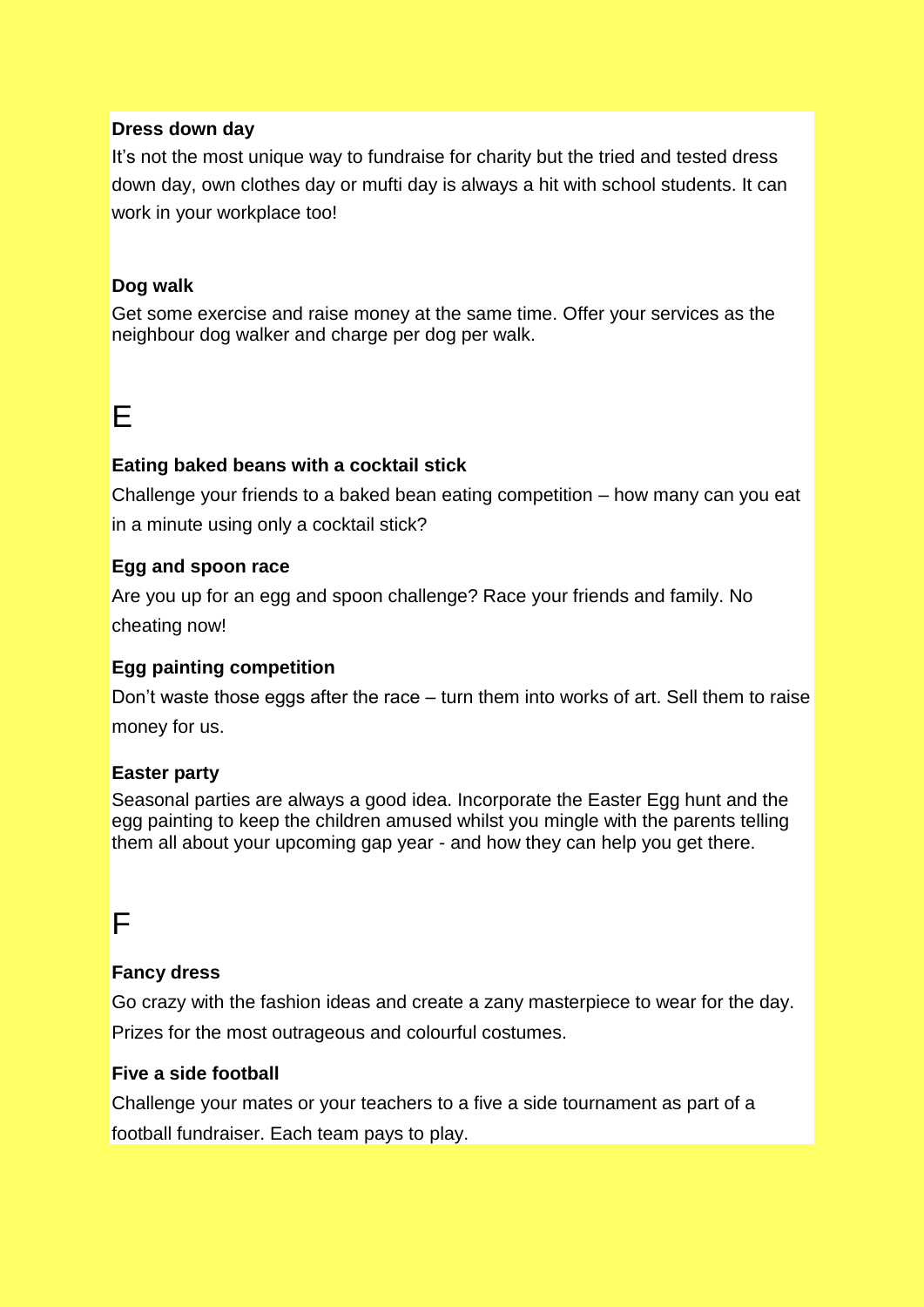#### **Film night**

create your own cinema and hold a film night for family and friends. Sell popcorn and drinks and charge an entry fee. Theme the night on your favourite type of film!

#### **Fashion show**

Put your creative talents to the test and organise a fashion show – why not use recycled clothes and make it an eco-show? Invite the wider community to see your fabulous designs, and don"t forget to charge an entry fee.

#### **Face painting competition**

Put your artistic talents to good use and paint people"s faces. You could have a themed face painting day such as of animals or characters from a book. Remember to charge for your works of face painting art.

#### **Football Match**

Ask your local team to play a match in aid of your gap year. Organise a raffle at half time and get prizes donated by local businesses. Alterntively, organise a match pitting your mates against their dads and older relatives. Ask each player to pay a fee to play and buy a small cup for the winning team.

### G

#### **Guess who the baby is (from photos)**

Do a twist on the classic baby photo game by collecting some baby photos of famous celebrities and charging your friends to guess who they are.

#### **Give it up!**

Get sponsored to go without something. Give us speaking for a day, computer games for a week, chocolate for a month, or give up magazines for the whole of Lent! [Donate](http://cafod.org.uk/Give) the money you save, set up a [sponsorship page for CHAGE](https://www.justgiving.com/CAFOD/)  [TOMORROW](https://www.justgiving.com/CAFOD/) on JustGiving

#### **Garden party**

Whip up some cucumber sandwiches, dust off the picnic tables and crack open some Pimms. Charge a small entrance fee and organise a collection during the fundraising event.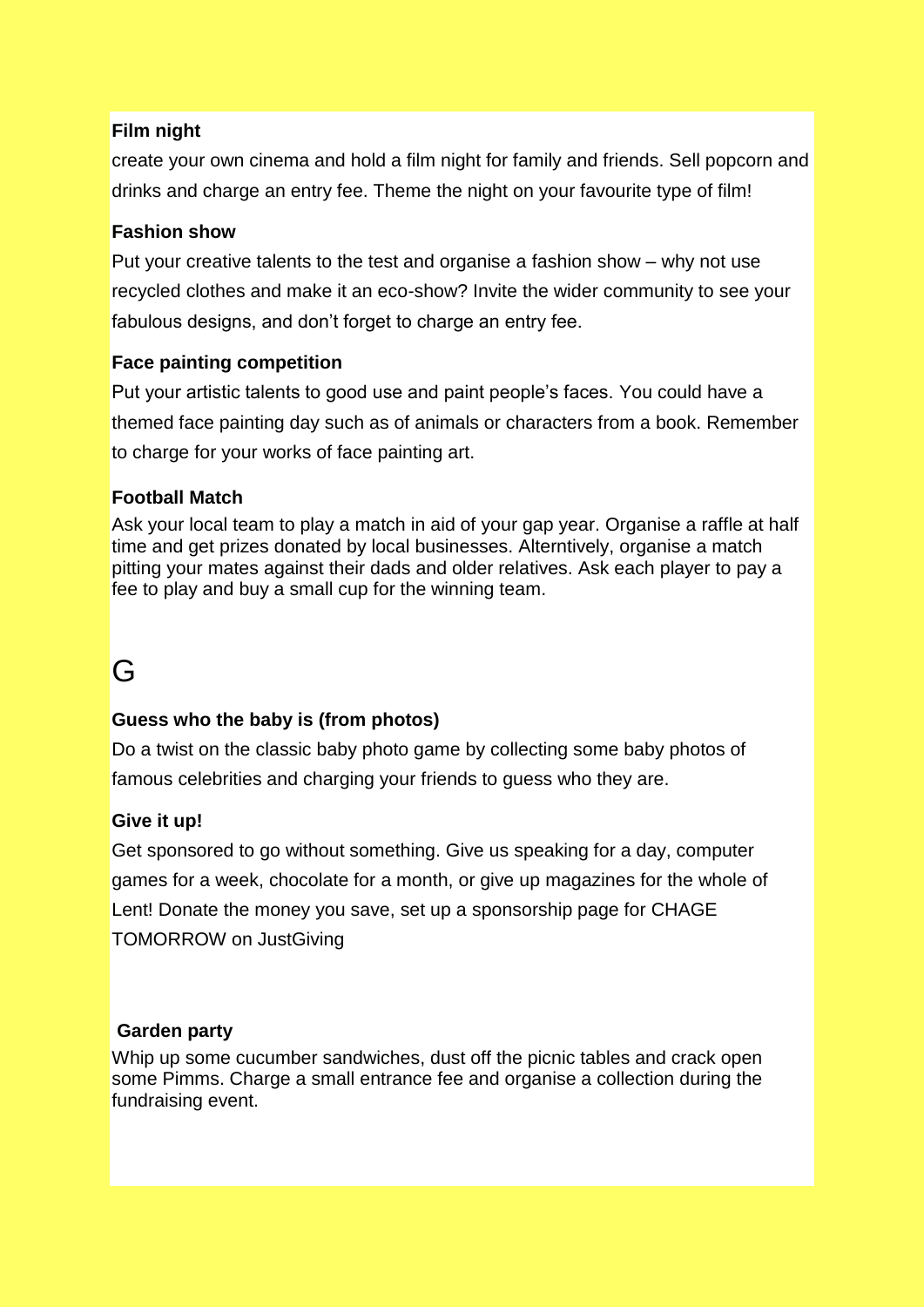# H

#### **Hair beading, braiding and plaiting**

Put your creative talents to good use. Make your friends look cool and raise money for CHANGE TOMORROW

#### **Head Shaving**

Less impressive if you already have a crew cut, but for those of you with long flowing locks this could earn you shed loads of cash. Or if you aren't feeling brave, get sponsored to shave the head of a hairy (willing) mate.

#### **Halloween party**

Probably best organised around the 31st October *(though an out of season "Fundraising Halloween" might also be fun)*. Encourage your friends to dress the part and run a fancy dress competition with a small prize for the winner. All guest should pay a small entrance fee to attend.

# I

#### **Indoor games**

Organise an indoor Olympics using our [mini-Olympics resource for primary schools.](http://cafod.org.uk/content/download/5490/43194/version/2/file/Mini_Olympics.pdf) Rain won"t stop play and you"ll have fun challenging your friends and raising money for us too.

#### **It's a Knockout**

Organise an It"s a Knockout competition – fun for all the family.

### J

#### **Jumble sales**

Reduce, reuse and recycle – the perfect opportunity to hold a fundraiser jumble sale. See if you can turn your [trash into cash.](http://cafod.org.uk/Give/Trash-for-cash)

#### **Jewellery making/selling**

Put your creative jewellery making skills to good use and hold a sale with what you make. Share your skills with others and teach your friends how to make that perfect accessory.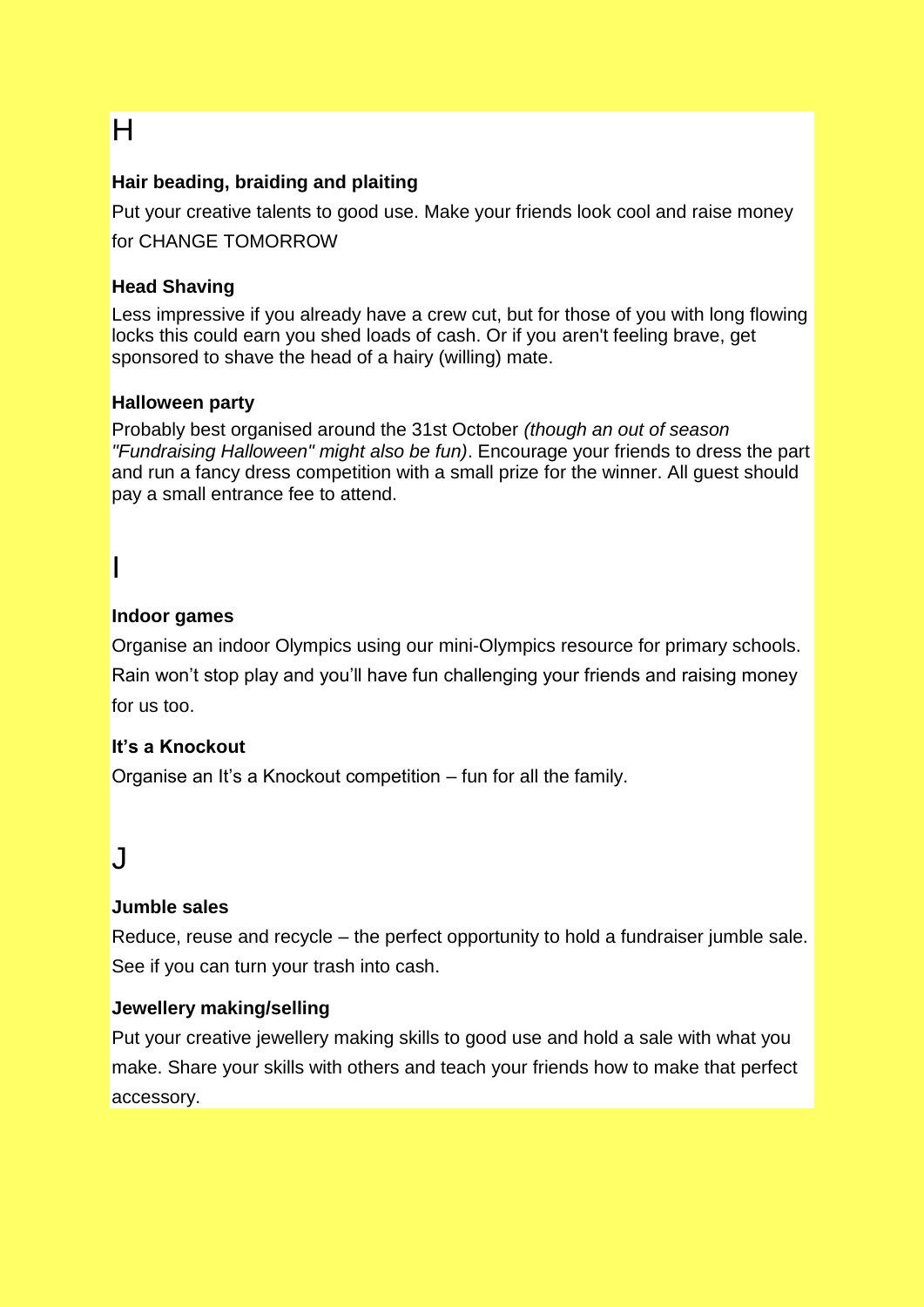#### **Joke-athon**

Have your friends in stitches with a joke-athon. How long can you keep your friends laughing? If the jokes are really bad, make them pay a fee to leave.

# K

#### **Kite flying**

When the wind is right get those kites into the air. The kite that stays up the longest wins. Why not design your own kites and get sponsored too?

#### **Karaoke**

Impress your friends with your singing ability – try out your favourite tunes. Pay per tune.

#### **Knitting competition**

How long is that scarf? Challenge your friends to a knit-off. You could sell or auction your work of art too.

#### **Kiss-a-thon**

Sponsored snogging? Sounds like fun. Whether you go for quantity or duration is up to you...

### L

#### **Line dancing**

Friends and family can have hours of fun with a line dancing event. You could even organise a line dance-athon. Charge a fee to take part.

#### **Line of coins**

A simple fundraiser that everyone can join in with - set yourselves a challenge to see how long you can make your coin collection before you donate it. Remember you can also donate COINS TO CHANGE TOMORROW

#### **Litter picking**

Get yourselves sponsored on a mass litter pick afternoon and look after the local environment too. Set up a [sponsorship page for CHANGE TOMORROW](https://www.justgiving.com/CAFOD/) on **[JustGiving](https://www.justgiving.com/CAFOD/)**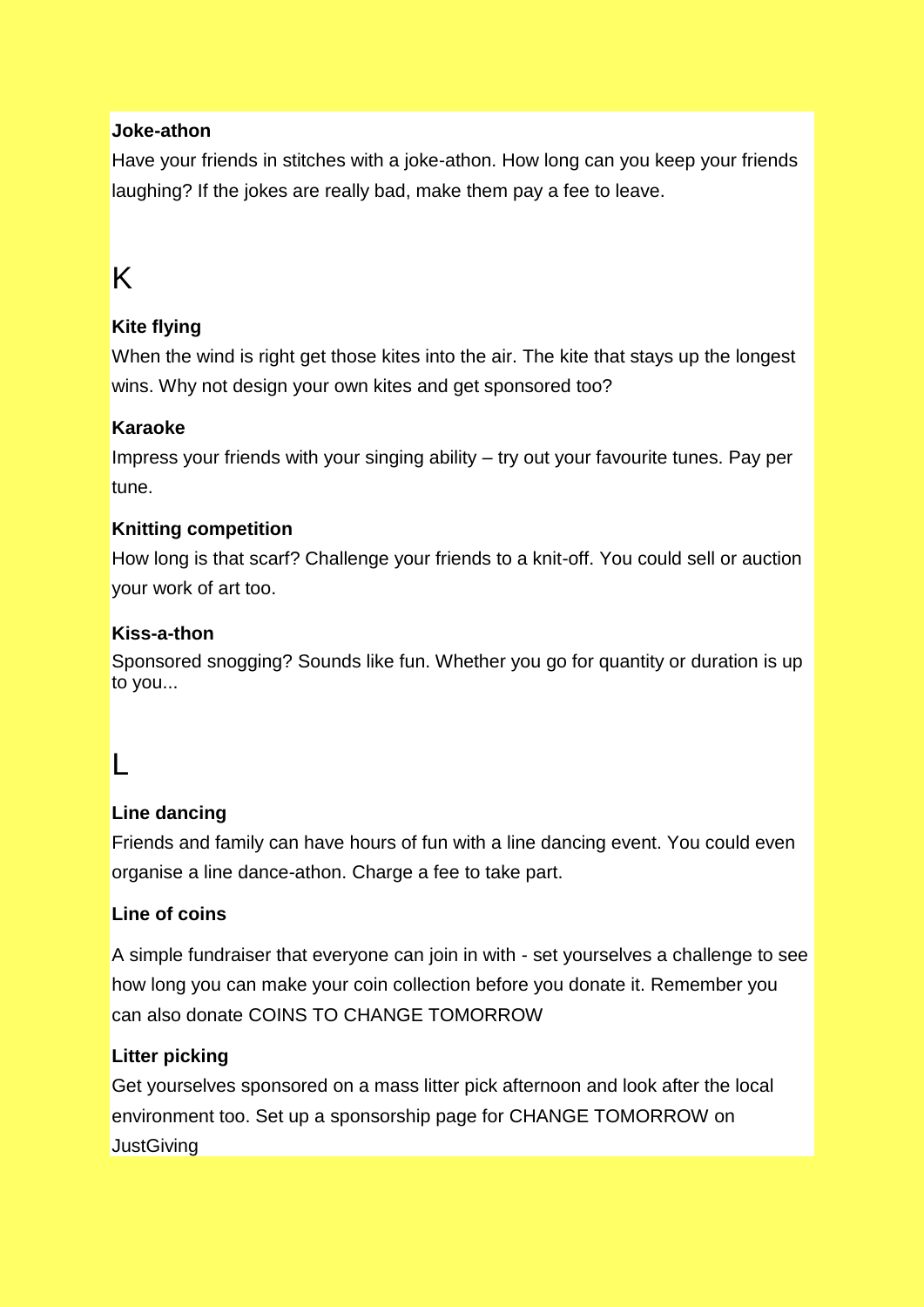#### **Loud tie day**

Look to make a difference amongst your friends: see who can wear the most outrageous tie. You could even design your own tie. Only those who have paid to display can take part.

#### **Limbo Competition**

This could work well down the pub. Charge a quid for entry to the competition, and get the bar to donate a few free drinks for the winner.

### M

#### **Money boxes**

[Order a free CHANGE TOMORROW](http://shop.cafod.org.uk/mall/productpage.cfm/CAFODShop/_CAF3343/479174/Pyramid-Collection-box) money box online , and collect your small change to make a big difference. At school ask if you can have a classroom box.

#### **Mile of coins**

Set yourself the mile challenge - what is the longest distance you can reach with a line of coins? (Bronze, silver and gold categories) Remember you can also donate [foreign coins to CHANGE](http://cafod.org.uk/Give/Trash-for-cash) TOMORROW.

#### **Murder Mystery Night**

This could be great, especially if you're a member of an amateur dramatics group, or a drama group at school or college, who'll help you out.

#### **Magic Show**

If you're Doncaster's answer to David Blaine, put together a magic show and get paid to perform at kids' parties.

### N

#### **Nominate a teacher – to have their legs, beard or head shaved.**

Challenge a teacher / youth leader to have a shave or wax for a good cause.

#### **Nearly new sale**

Outgrown those jeans? Only worn something once? Why not sell or swap your unwanted things with your friends? Pay £2 for each item you take.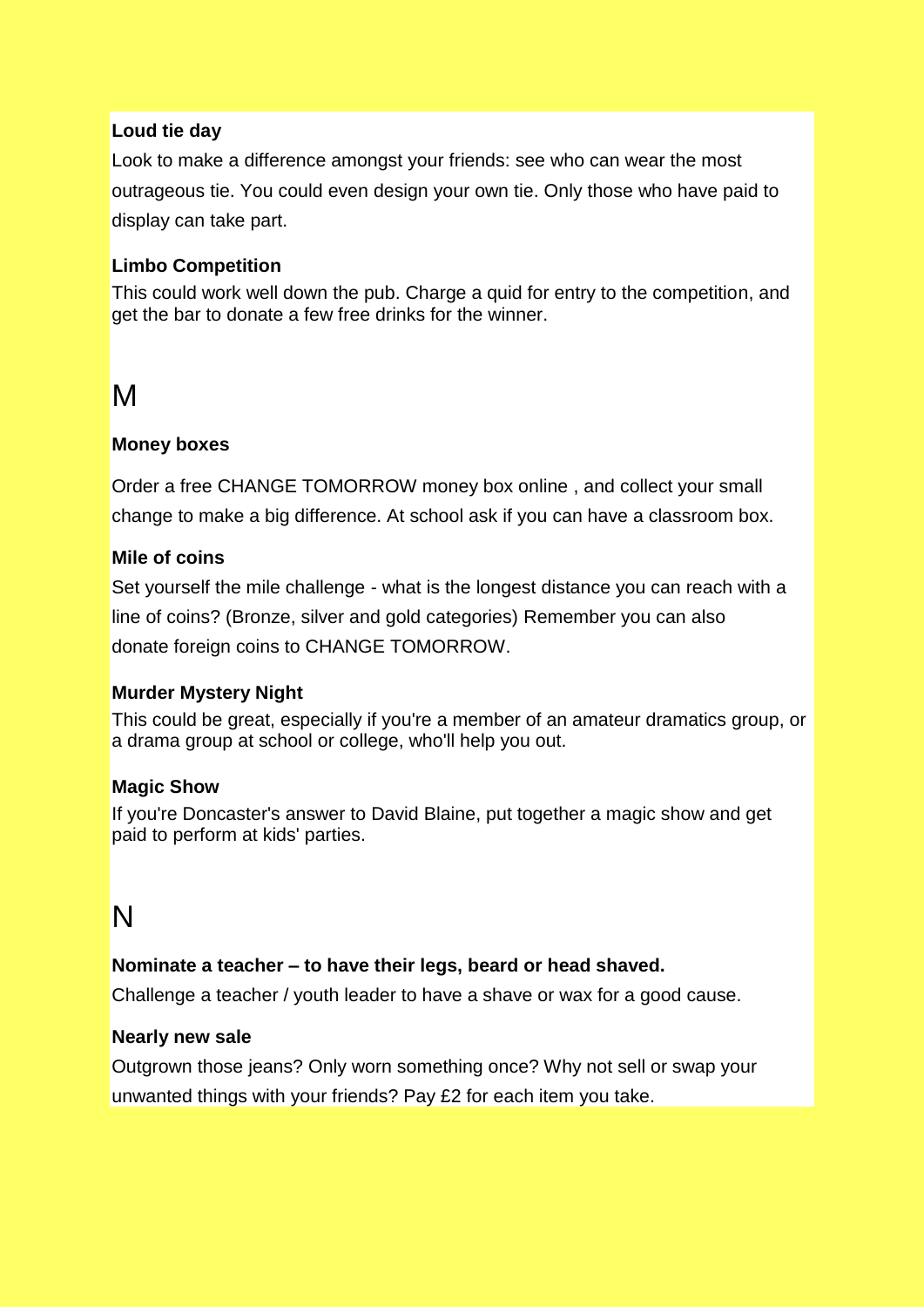#### **Name the teddy**

Does your mascot need a name? Charge your mates to come up with the most interesting suggestion. You could raffle the teddy at the end too.

#### **Netball tournament**

Challenge your friends, teachers or parish to a netball tournament. To add to the fun, why not play your matches in fancy dress too?

#### **Non-Uniform Day**

People pay a couple of quid for the privilege of coming to school or work in their civvies.

# $\Omega$

#### **Odd job Day**

Charge a fee for all those odd jobs around the house that need doing.

#### **Origami**

If you're good at this Japanese art-form, hold a fundraising origami workshop for kids.

#### **Office Collection Day**

Stick a pot on your desk with notices telling people what you're raising money for. Loudly remind your colleagues that it's for a good cause. Probably best to do this the day before you leave your job...

### P

#### **Penalty shoot out**

Show off your skills in a sponsored shoot out as part of a football fundraiser.

#### **Photo competitions**

If you"re a budding photographer, hold a competition for interesting snaps. All entrants to pay a fee.

#### **Pancake race**

Hold your own pancake race – challenge your friends and family.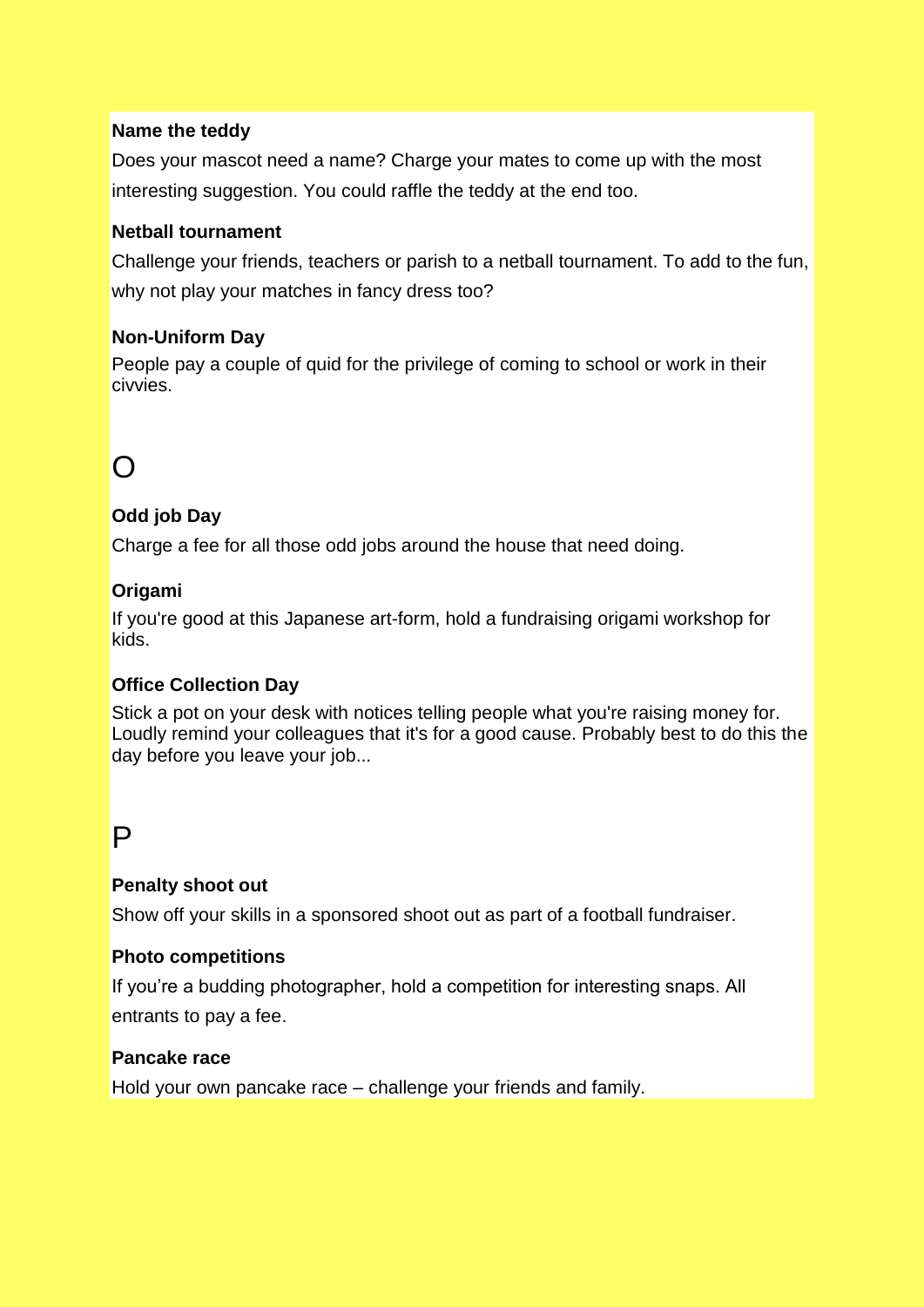#### **Pin the tail on the donkey**

Challenge your friends to a pin the tail on the donkey. Remember to blindfold them and no cheating! Pay to play.

#### **Poetry reading**

Organise a poetry recital and invite your friends and family. Why not hold a themed poetry event, or use poems from your favourite poet? Set yourself the challenge of reciting your poem from memory. £1 per line – the longer the poem the more you raise.

#### **PTA coffee morning**

Get the Mums and Dads to organise a coffee morning – and why not make it a Fairtrade event too? You could combine it with a "bring and buy" sale.

#### **Pet show**

Get a pet shop to donate prizes in exchange for publicity. Why not make it an alternative pet-show, with prizes for the waggiest dog, pet lookalikes etc?

#### **Pram push**

Dress up, push your mate in a pram through the streets of your town, shake a bucket and be prepared to tell a lot of curious bystanders why they should give you money for your fundraising shenanigans.

#### **Plant Sale**

Requires forward planning. Buy a packet of seeds for a quid, plant them, and when they're looking impressive, set up a stall and sell the plants for a quid each. From little acorns, mighty oaks shall grow, or something like that.

#### **Pub Games**

Skittles, darts, pool, cards... Charge people to enter; the landlord/lady will appreciate the custom, and might agree to donate free drinks for the winner. You could even make it a weekly league.

#### **Pool Competition**

People put money in a pot to enter; the winner takes half of what's in the pot, you take the other half!

# $\Omega$

#### **Quiet in the classroom - sponsored silence**

Make your teacher or parents happy by remaining quiet for a few hours, or even a whole day, with this popular fundraising activity.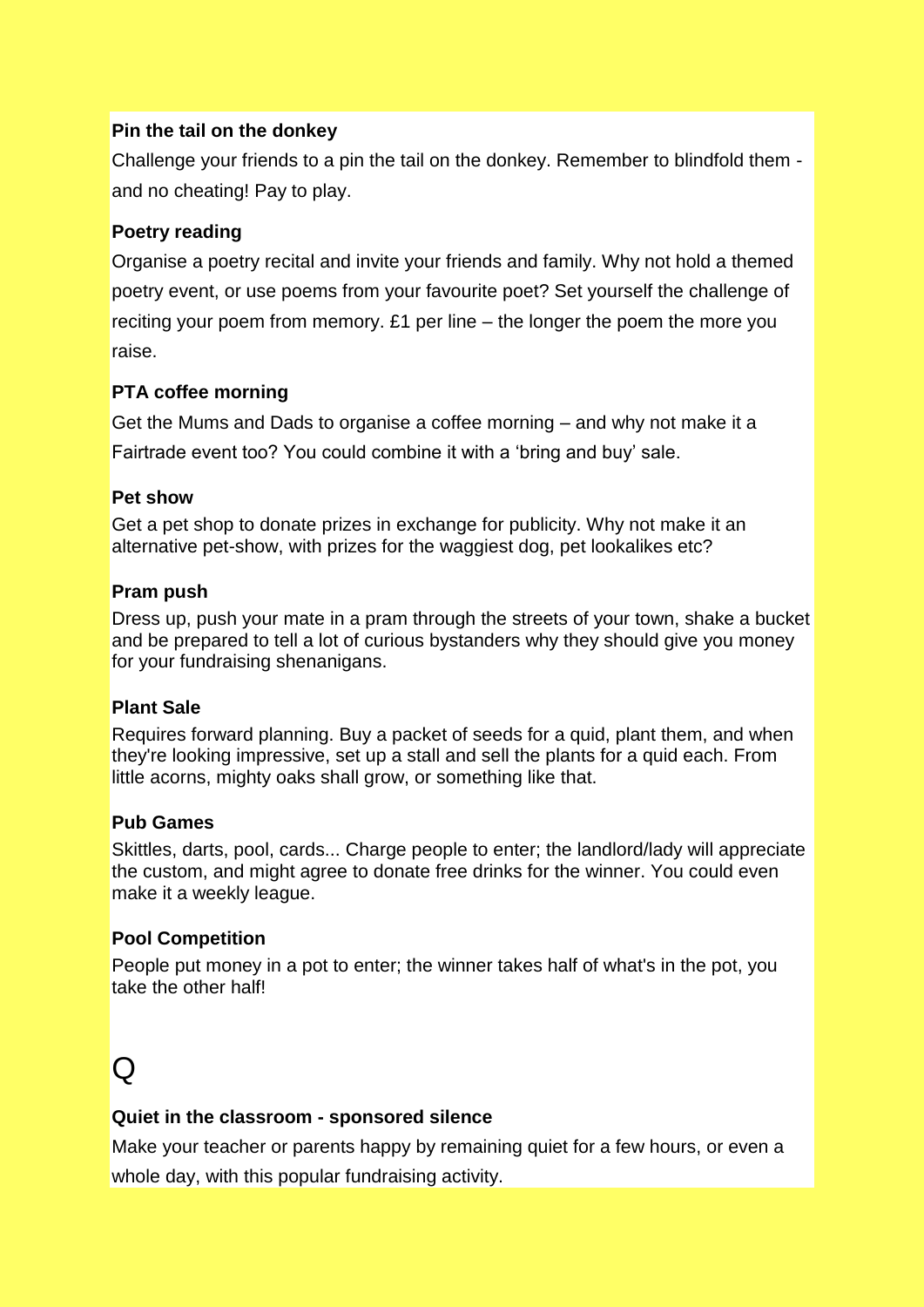#### **Quizzes**

Quizzes are very popular and hence a good way to make money. Pubs are the usual venue, but you could also hold one at a local college, at a day centre for older people, or in a town or village hall.

#### **Quiff competition**

Warning: only try this if you want to bring large numbers of Elvis fans out of the woodwork.

# R

#### **Raffles**

Get friends and family or local businesses to donate prizes and raffle them off to raise funds. Great on its own but this also works well as an extra idea at any fundraising event.

#### **Relays**

Organise a sponsored relay race. Add a bit of variety into the race and create an obstacle relay.

#### **Rounders tournament**

Challenge your friends and teachers to a fundraiser rounders match. Remember it is pay to play.

#### **Rugby Match**

Charge spectators for tickets. For extra crowd-pulling power, play in drag...

## S

#### **Samba or Salsa Dancing**

Put on those dancing shoes and find a partner! Collect donations to take part.

#### **Soak the priest/teacher**

See if you can convince your priest, teachers or youth leaders to get in the stocks and get wet! Get people to pay per sponge.

#### **Students vs. students tug of war**

A fun way to compete with staff at school – challenge them to a tug of war. Each team pays a fee.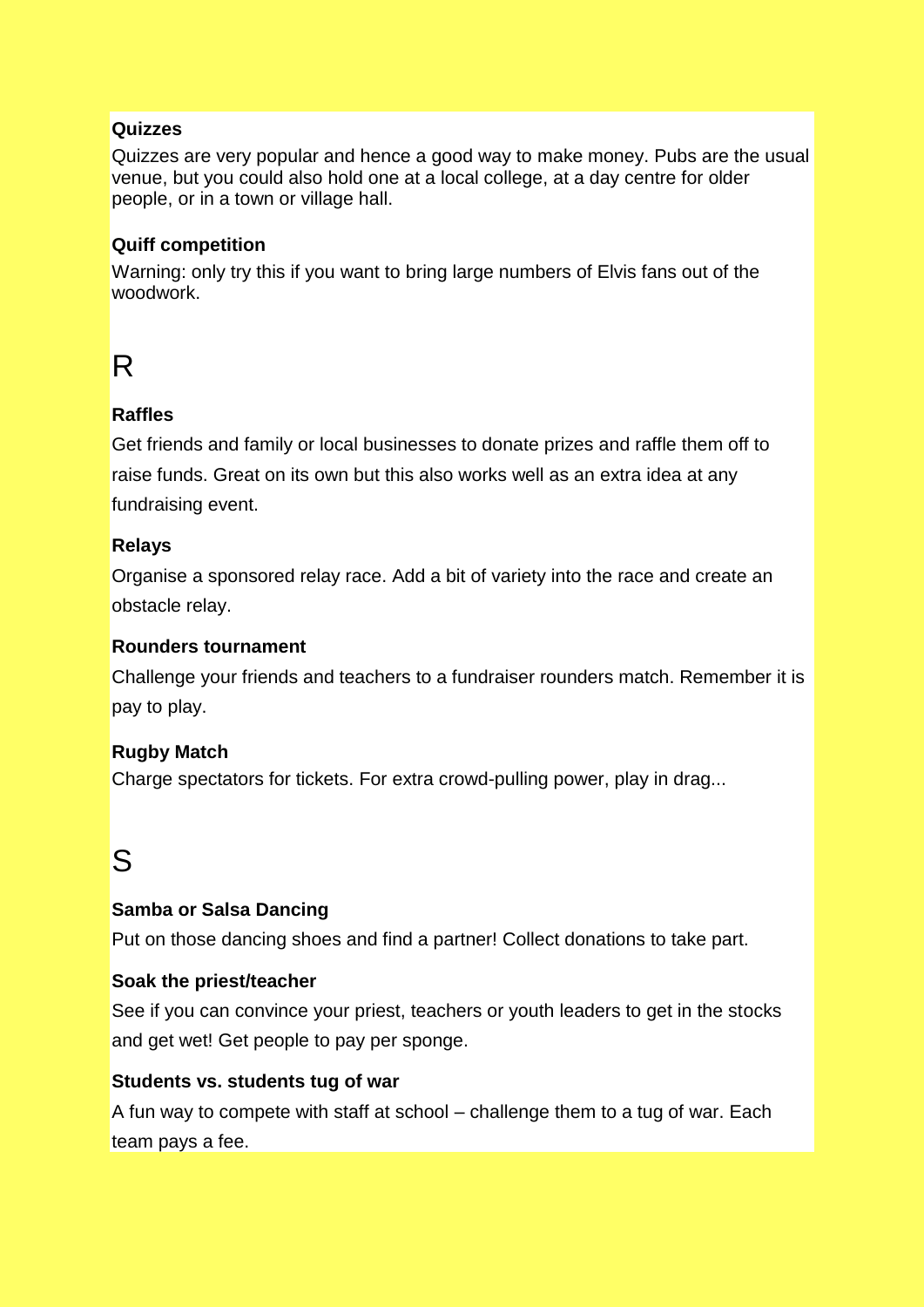#### **Stalls**

Set up a variety of stalls, from plants or cakes to recycled goods, and create your own mini £1 bazaar.

#### **Shakespeare marathon**

Get sponsored to over-act your way through the complete works... in a public place. Tights obligatory.

#### **Sponsored Silence**

Could you talk for England? Reckon your family and friends would pay good money to shut you up for a day? A sponsored silence is a really easy fundraising activity to organise, and can make you a fair bit of mullah.

#### **Swear Box**

Get your mates or colleagues to put 50p in the box if they swear.

### T

#### **24 hour fast**

How long do you usually go without eating? Why not give up something you really enjoy for 24 hours?

#### **Tea party**

Tea is the new fashionable drink of choice, or so they say. Charge your mates a couple of quid to attend, and go all-out with the fairy-cakes and cucumber sandwiches. Very civilised.

#### **Tombola**

Get friends and family to donate gifts and organise a tombola. Only numbers ending in 0 or 5 will win a prize! Like a raffle, adding a tombola to your fundraising event is a really easy way to make money for charity.

#### **Treasure Hunt**

Create a treasure hunt and challenge your friends to find what you have hidden. Pay to play.

#### **Three legged race**

Team up with a friend and challenge other pairs to a three legged race. To make it more fun, why not do it in fancy dress too? Each team pays to play.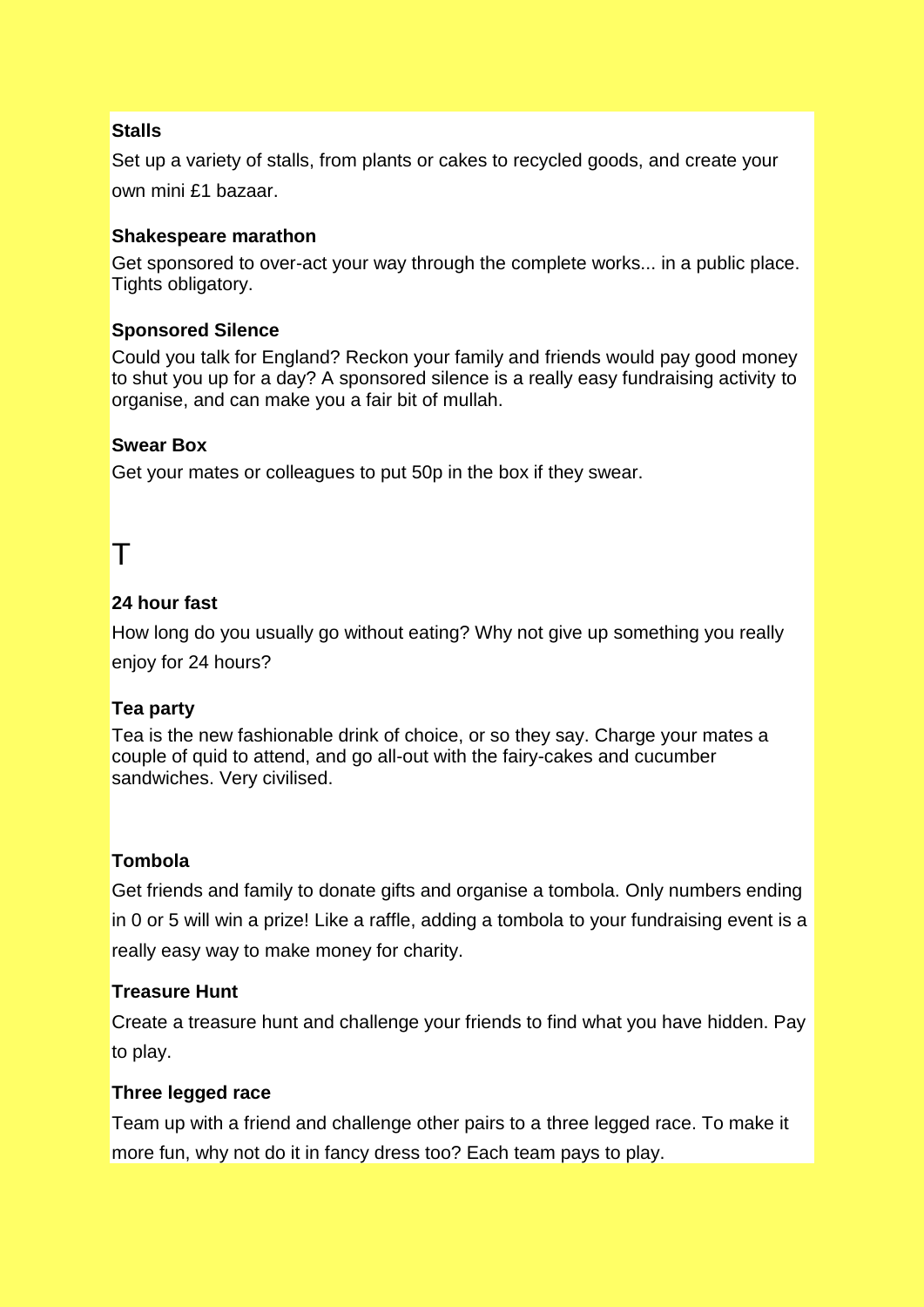#### **Tuck shop**

Buy cheap multi-packs of chocolate bars and crisps and sell them at extortionately inflated prices. This works well at offices and factories, as well as schools and youth clubs. Sell home-made cakes and cookies too if you've got time to bake them.

#### **Themed Dinner Party**

A Mexican, Indian or Moroccan meal could go down really well. Charge people to attend - try your parents' friends.

#### **Tennis Tournament**

Hold your own mini-Wimbledon. People pay to enter, and the winner gets a prize donated by a local business. Sell champagne and strawberries-and-cream to the spectators.

# $\mathsf{U}$

#### **Ugly face pulling competition**

A prize for the most outrageous face – make sure you get photographic evidence! Each entrant pays to play.

#### **University Challenge**

Pit your uni, school or college against another one. We're not promising Jeremy Paxman will agree to host...

#### **Unwanted Gift Sale**

Get your friends and family to donate their unwanted Christmas gifts in early January. Flog them shamelessly.

### $\mathsf{V}$

#### **Variety show**

Does your Dad play the didge? Can your dog dance the tango? Put on a variety show with a difference!

#### **Volleyball Tournament**

This could work well on the beach in summer-time. Promote it through a loudspeaker, and get teams to pay to enter. Get local businesses to donate prizes for the winners: try the nearest ice-cream van.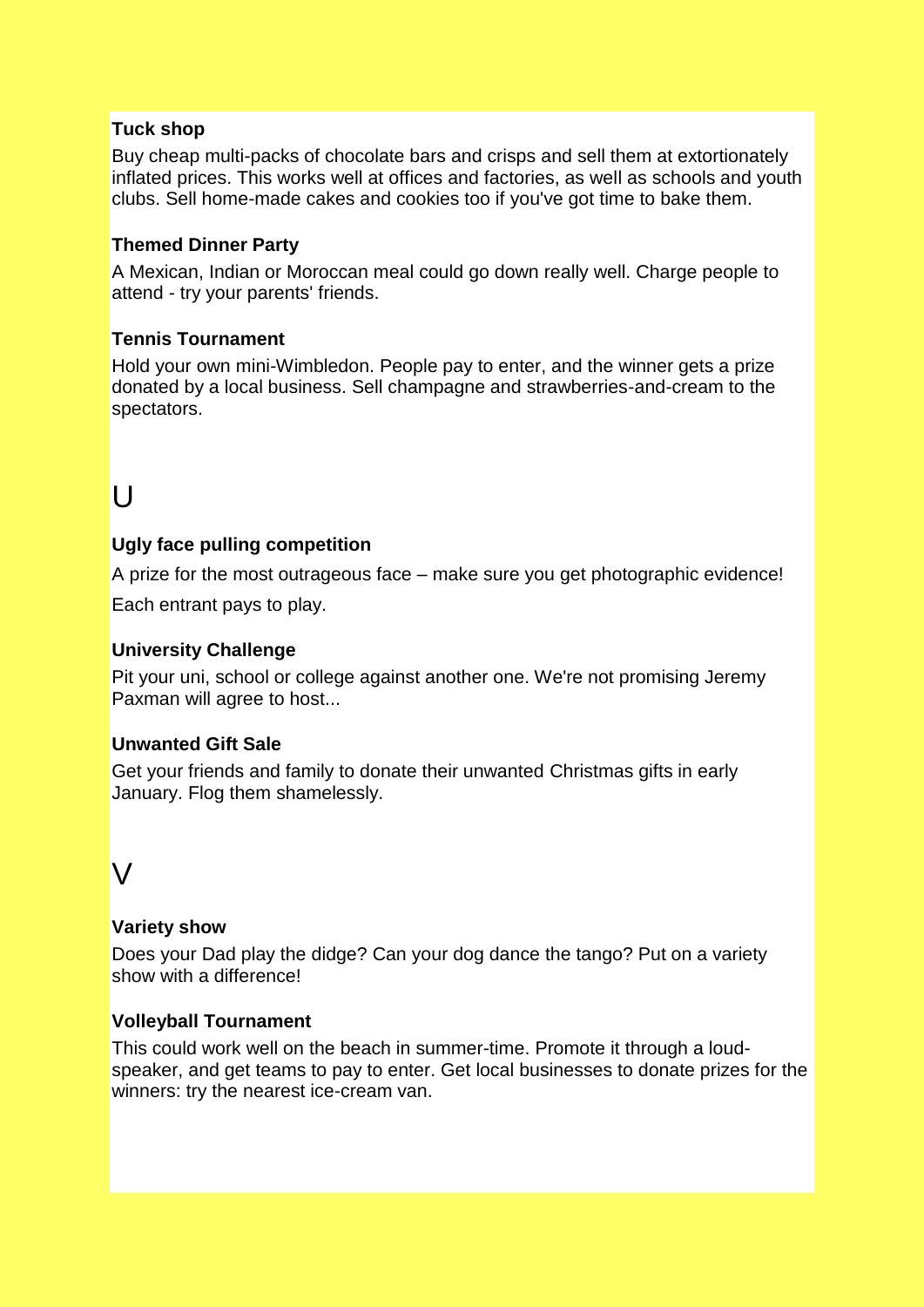#### **Valentine's Day Event**

Soft music, mirror-balls, largely heart-based decor... you get the idea. Sell tickets to the love-sick and desparate. Alternatively, more ethically sound fundraising can be achieved with an anti-Valentine party.

### W

#### **Walk for CAFOD**

Get active with your fundraising and organise a sponsored walk.

#### **Welly throwing competition**

Put your shot put skills to the test and see how far those wellies will go.

#### **Word search**

Create a themed word search and challenge your friends and family. Remember to charge a fee.

#### **Window Cleaning**

Spend a weekend cleaning windows for your neighbours or local shops. Fundraising Tip: Ask for donations rather than charging a set fee and you may get more money.

#### **Wine Tasting**

Hold a wine-tasting evening. Get a supermarket or off-license to donate a few bottles for the tasting, and sell bottles for them at the end (for a small profit).

## X

#### **X-Factor Competition**

Celebrate all your talents by putting on a show – Britain"s definitely got talent.

Organise your own talent show and invite friends and family too.

#### **Xmas fair/panto/party**

This the season to make money! Get out the mistletoe for a big Christmas party, or sell home-made gifts at a Christmas fair.

### Y

#### **Yo-yo competition**

Have you got a talent for yo-yoing? Then put your skill to good.